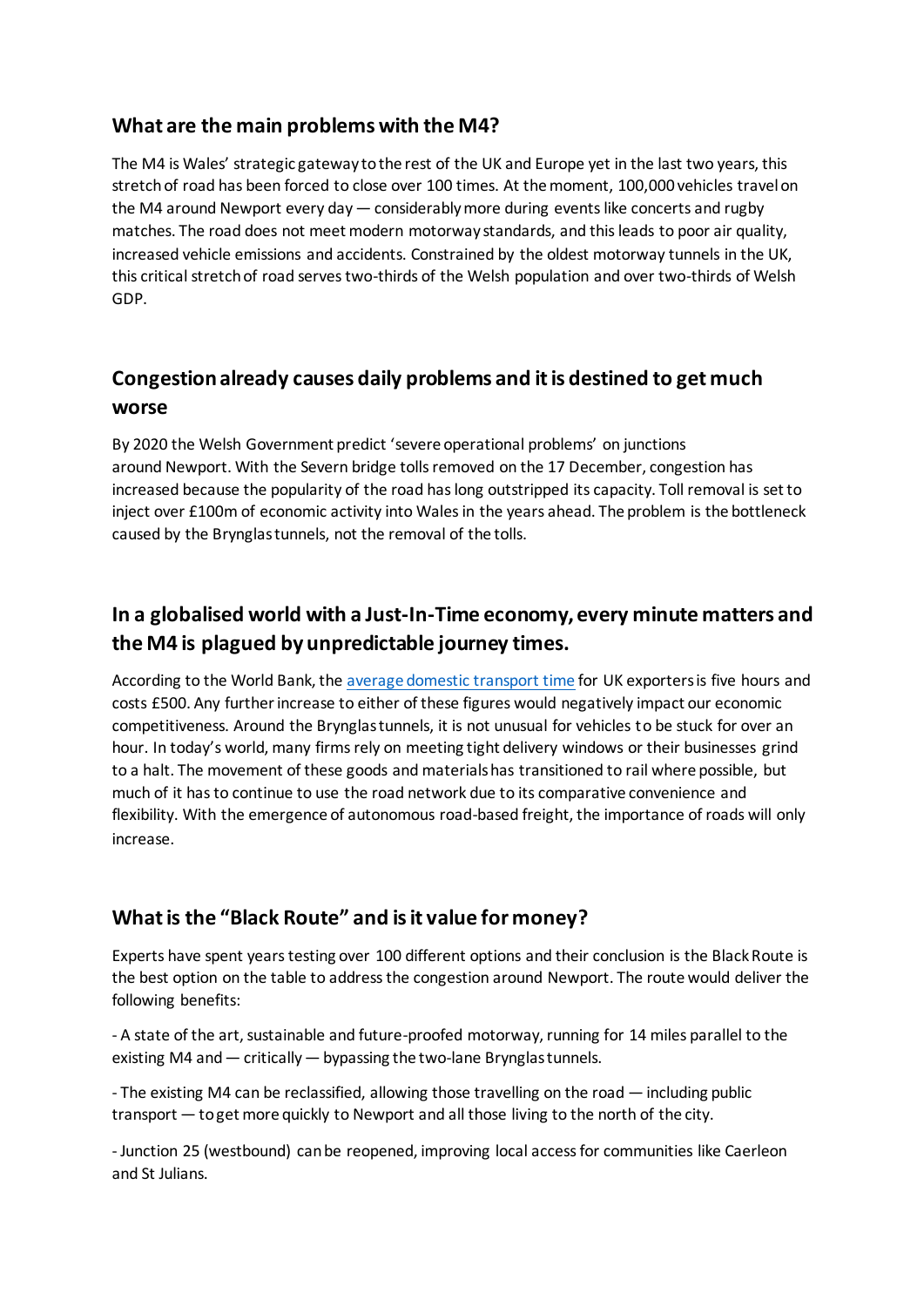- New cycling and walking routes will be created.
- New access to 'Park and Ride' facilities will be created.
- The route will integrate with rail electrification and the Metro.

- Less than 2% of the Gwent levels will be built on and over half of the road would be built on contaminated or brownfield land. Habitats will also be enhanced. The number of draining channels will be increased which will convert wetland into useful and rich wildlife habitats.

## **The [Economic Appraisal](https://gov.wales/docs/det/report/160310-m4-economic-assessment-report.pdf) of the Black Route shows Wales would get back £2 for every £1 invested**

The route presents value for money because the scheme costs are offset, with surplus, by the improvements to transport economic efficiency, safety and lower carbon emissions. Even under a low-growth scenario the benefits of the scheme outweigh the costs with a benefit-to-cost ratio of 1.33. Under a high growth scenario (which islikely, given the removal of the Severn bridge tolls) the Net Present Value increases to over £2bn and the benefit-to-Cost Ratio to 3.12.

Including the wider impacts of the scheme, the investment becomes even more attractive. The Black Route would boost the benefits of agglomeration by reducing transport costs and time and improving accessibility between firms across the region. Newport's 'effective density' would increase by 4%, Bridgend by 1.7% and Swansea by 0.7%.

GDP per worker would also increase, helping to tackle Wales' low productivity levels. Newport's GDP would increase by 8.8% by 2037, Bridgend's by 1.6% and Swansea by 1%. The Black Route would spread the benefits of the road to all parts of South Wales. Over the appraisal period, net economic benefits are estimated to be over £700m alone.

Some have pointed to claims that the relief road will also increase the GDP of Bristol and Gloucestershire. What people do not say is some of this 'benefit' is to do with those areas gaining a wider labour pool as the people of South Wales are more able to compete in the Bristol labour market. Furthermore, they will bring that salary home to Wales and spend it in the local economy. By far the largest increase in GDP from the road will be felt in Newport. Cardiff, Swansea, Caerphilly, Bridgend, Rhondda Cynon Taff and Torfaen will all see increases to their GDP. This is why in 2016 over 58 of Wales' leading firms signed an [open letter](https://www.walesonline.co.uk/business/business-news/welsh-business-message-politicians-deliver-10827523)to the Welsh Government calling on them to build the Black Route. Far from just representing South East Wales, West Wales based Bluestone and the Port of Milford Haven were signatories, so too were Rhondda based Penderyn Whisky.

Together with the Black Route, the removal of the tolls would allow Wales to offer a very attractive business environment for a range of sectors. The logistics and distribution sector, for example, is a growing part of the economy and brings with it a large among of new development and associated jobs. The relief road would pave the way for new business parks and housing. It could deliver a step change in growth along the entire M4 corridor.

#### **What are some common misconceptions about the Black Route?**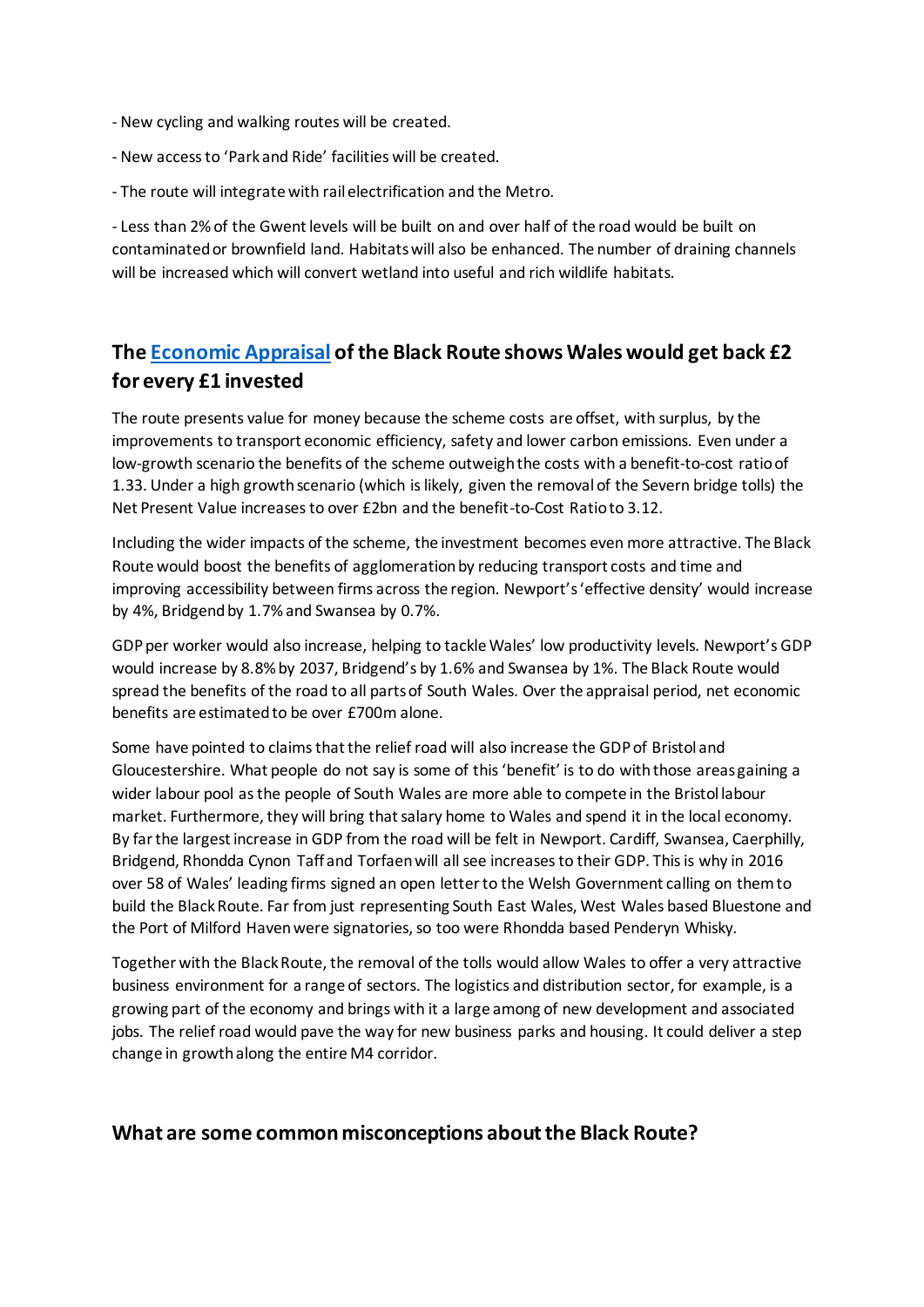There are a number of misconceptions and false choices surround the M4. From the 'Blue Route' being a better alternative to the impact on the Gwent Levels. Here is why the Black Route is the only credible option on the table:

#### **The 'Blue Route'**

Three versions of the Blue Route were considered by experts and all were found to provide very little relief to congestion on the M4. This proposal consists of works to the existing Newport A48 Southern Distributor Road (SDR) and A4810, by 'grade separating' some existing at-grade junctions and closing some junctions. SDR and A4810 improvements were first assessed as part of a solution to the problems on the M4 around Newport in 2011 when a motorway solution was deemed to be unaffordable. Assessments [here](http://www.m4cem.com/downloads/reports/Issue%20WelTAG%20Stage%201%20Appraisal%20Report%20March%202013%20signed.pdf) and here explained why these options were not preferable. The key findings were:

• All three scenarios would provide very little relief – M4 congestion would continue.

• All three scenarios would mix strategic and local traffic on a sub-standard road, replicating the situation on the existing M4 around Newport.

• Costs were assessed in 2013 as £600–800m. Costs would far exceed the benefits giving poor value for money.

• Local road junctions would need to be closed, causing severance and reduced accessibility in Newport.

• The limited transfer of traffic would mean the air quality and noise problems on the existing M4 would remain and worsen.

- Commercial and residential property demolition would be needed.
- Significant and prolonged disruption to Newport during construction.

Paul Flynn MP said: "The Blue Route 'solution' would be worse for Newport than no change. It would destroy the function of the SDR by piling M4 traffic on to a route that's already full to capacity at peak times."

#### **The South Wales Metro**

Public transport modes like the South Wales Metro, trains and buses as well as cycling and walking will grow in importance, but a modern transport strategy requires all modes to work together and not understanding that has real implications for the future growth of our towns and cities. The Welsh Government has already committed £5bn to deliver the Welsh rail and Metro franchise, which will deliver a range of improvements including at least four trains per hour on the Core Valleys line.

The evidence that the metro could not address the problems on the M4 around Newport, only reducing motorway traffic by up to 5%. It is clear that we need the Metro, but we also need the M4 relief road. Even the London Assembly, which benefits from the unbeatable London Underground,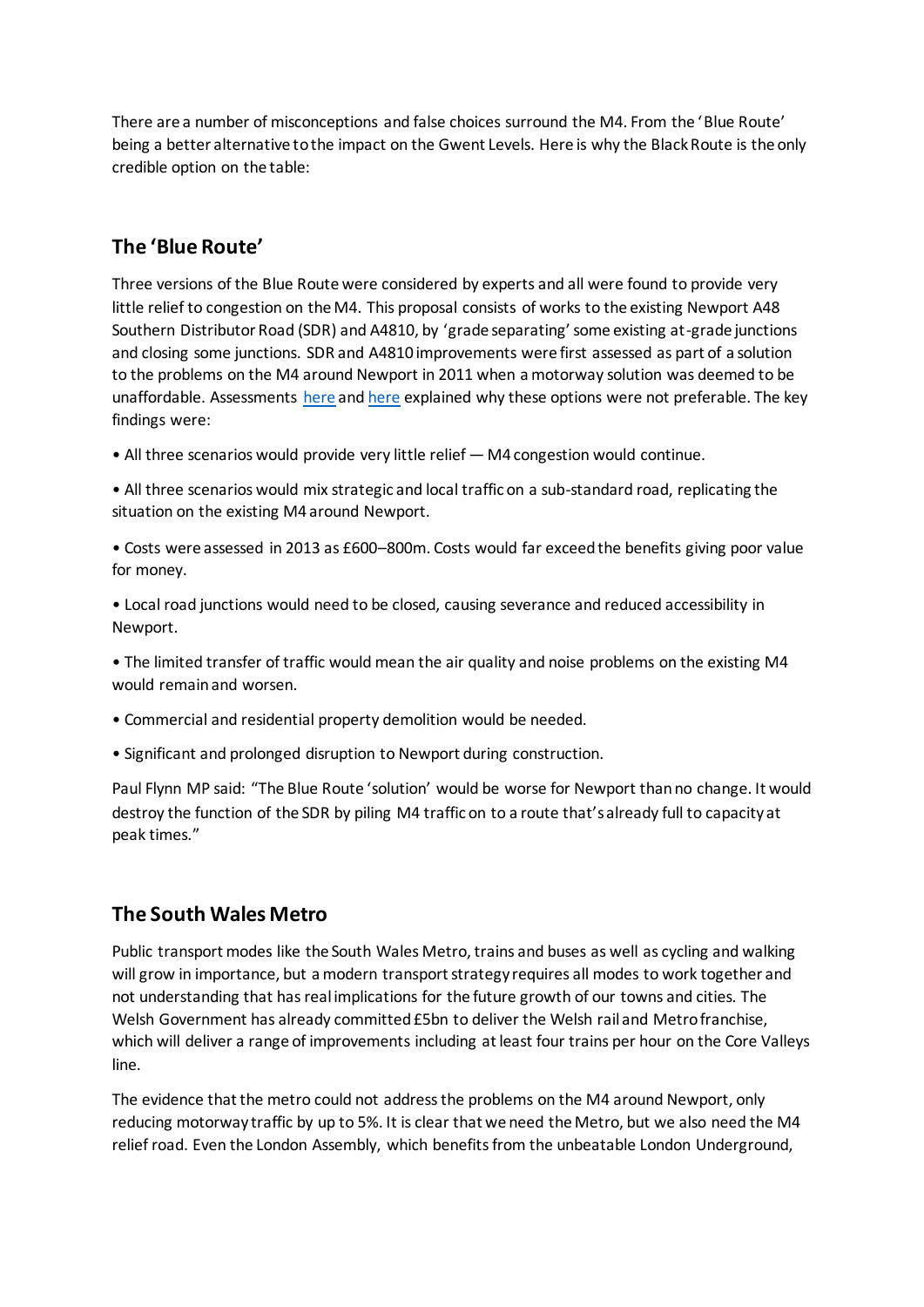recognise that cars 'remain the most prevalent transport method used by Londoners.' It is naive to think Wales can somehow manage without a functioning motorway.

Far from contradicting other transport options, the relief road complements other projects like rail electrification and the Metro. While modal shifts must be facilitated and encouraged, 90% of all freight continues to go by road and as a result, the road is likely to be the dominant form of transport for the foreseeable future. Studies have shown that major investment in improved public transport services would have only minimal impact on reducing traffic on the M4. Only 3% of journeys on the M4 around Newport are 5 miles or less. It is not an either/or decision — we need both.

### **Closing Newport junctions**

The other argument used is the problem of local traffic. The [majority](https://beta.gov.wales/sites/default/files/consultations/2018-01/130923m4consen.pdf) of journeys are over 20 miles and a small number of journeys are less than five miles. The option of closing a number of junctions was considered during the inquiry. The closure of Junction 25 (Caerleon), Junction 26 (Malpas), and the complete closure of Junction 27 (High Cross) were assessed. The conclusion of the analysis of these options was none of these options would have a meaningful impact on congestion, but congestion around the remaining junctions significantly increase. Taking these steps would reduce local air quality and deliver no economic benefits.

The reality is closing the junctions around Newport will have significant economic and traffic implications for the city's residents and local businesses. As we saw with the temporary closure of Junction 41 of the M4 in Port Talbot the decision led to traffic 'chaos' leading the Welsh Government to quickly reopen the junction after the local economy began to suffer and over 20,000 people signed a petition. Let's not repeat the same mistake again.

### **The Gwent Levels**

According to the Welsh Government's own legal opinion, the relief road does not contradict the sustainability goals within the Wellbeing of Future Generations Act — one of which includes a prosperous economy that "generates wealth and provides employment opportunities." Over half of the road would be built on contaminated or brownfield land and less than 2% of the Gwent Levels will be impacted by the relief road. Furthermore, new draining channels will be made, creating new arable land. The new bridge will also be built to avoid placing any piers in the wet channel avoiding adverse impacts on migratory fish, otters and other wildlife.

### **Funding**

The Black Route is set to cost £1.3bn. This is excluding VAT, but there is a well-established way for the Welsh Government recover the estimated £300m VAT costs. The UK government has already provided up to £1.3bn in borrowing powers (including an additional £300m in the last Budget). The Welsh Government could use this option to deliver the project. However, the Government has put aside capital reserves to deliver the project while simultaneously allowing £500m of borrowing to